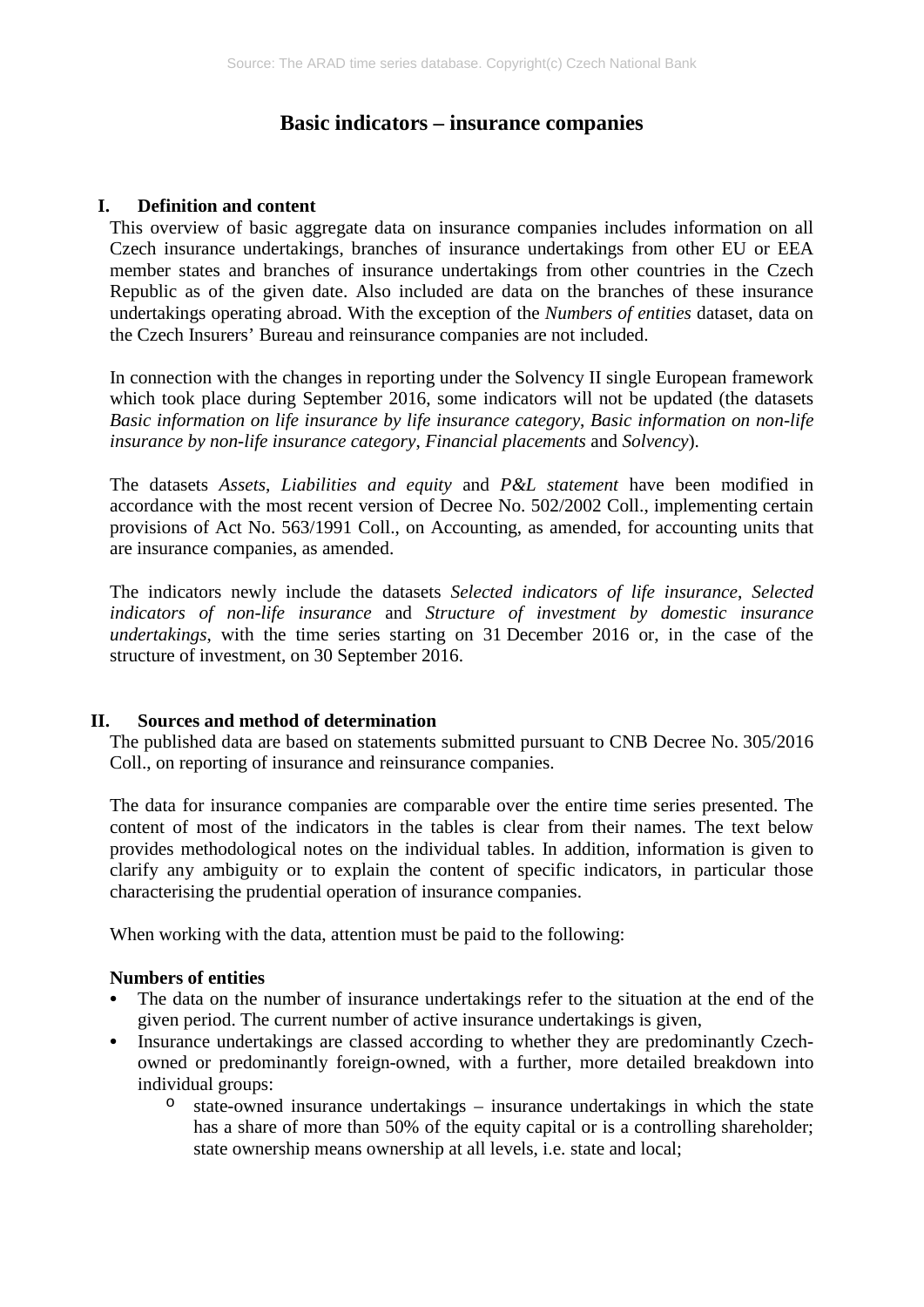- $\degree$  Czech-controlled insurance undertakings insurance undertakings in which Czech entities have a share of more than 50% of the equity capital, excluding any stateowned share;
- $\circ$  foreign-controlled insurance undertakings insurance undertakings in which foreign entities have a share of more than 50% of the equity capital;
- $\circ$  branches of foreign insurance undertakings organisational units of foreign insurance undertakings operating in the Czech Republic under the single licence;
- $\circ$  insurance undertakings under conservatorship insurance undertakings which have been put into conservatorship under Article 99 of Act No. 277/2009 Coll., on Insurance, as amended.

### **Assets (CZK thousands) and liabilities and equity (in CZK thousands) according to financial statements**

- All data are given at net book value, i.e. items designated at fair value are given at this fair value and items measured at amortised cost or acquisition price are given at the value adjusted for allowances and accumulated depreciation.
- Data for branches of foreign insurance undertakings are included.
- To enable linking of data series,
	- the item Other technical provisions related to life insurance categories for data before 31 December 2016 is the sum of these items:
		- o Provision for the fulfilment of the commitments from the technical interest rate applied,
		- o Non-life insurance provision related to life insurance and
		- o Other provisions related to life insurance.

the item Other technical provisions related to non-life insurance categories for data before 31 December 2016 is the sum of these items:

- o Equalisation provision,
- o Non-life insurance provision related to non-life insurance,
- o Provisions for the fulfilment of the commitments from the guarantee of the CIB and
- o Other provisions related to non-life insurance.

#### **Profit and loss statement according to financial statements (in CZK thousands)**

- The data are reported from the start of the year to the end of the reference period.
- Data for branches of foreign insurance undertakings are included.

## **Selected indicators of life insurance by insurance category for domestic insurance undertakings and branches of foreign insurance undertakings (in CZK thousands)**

- The data on the number of policies refer to the situation at the end of the reference period.
- The data on the number of new policies and on the numbers of cases refer to the numbers from the start of the year to the end of the reference period.
- The breakdown by insurance category only includes categories with more than three insurers, so their sum may not add up to the total.
- Data for branches of foreign insurance undertakings are included.

## **Selected indicators of non-life insurance by insurance category for domestic insurance undertakings and branches of foreign insurance undertakings (in CZK thousands)**

- The data on the number of policies refer to the situation at the end of the reference period.
- The data on the number of new policies and on the numbers of cases refer to the numbers from the start of the year to the end of the reference period.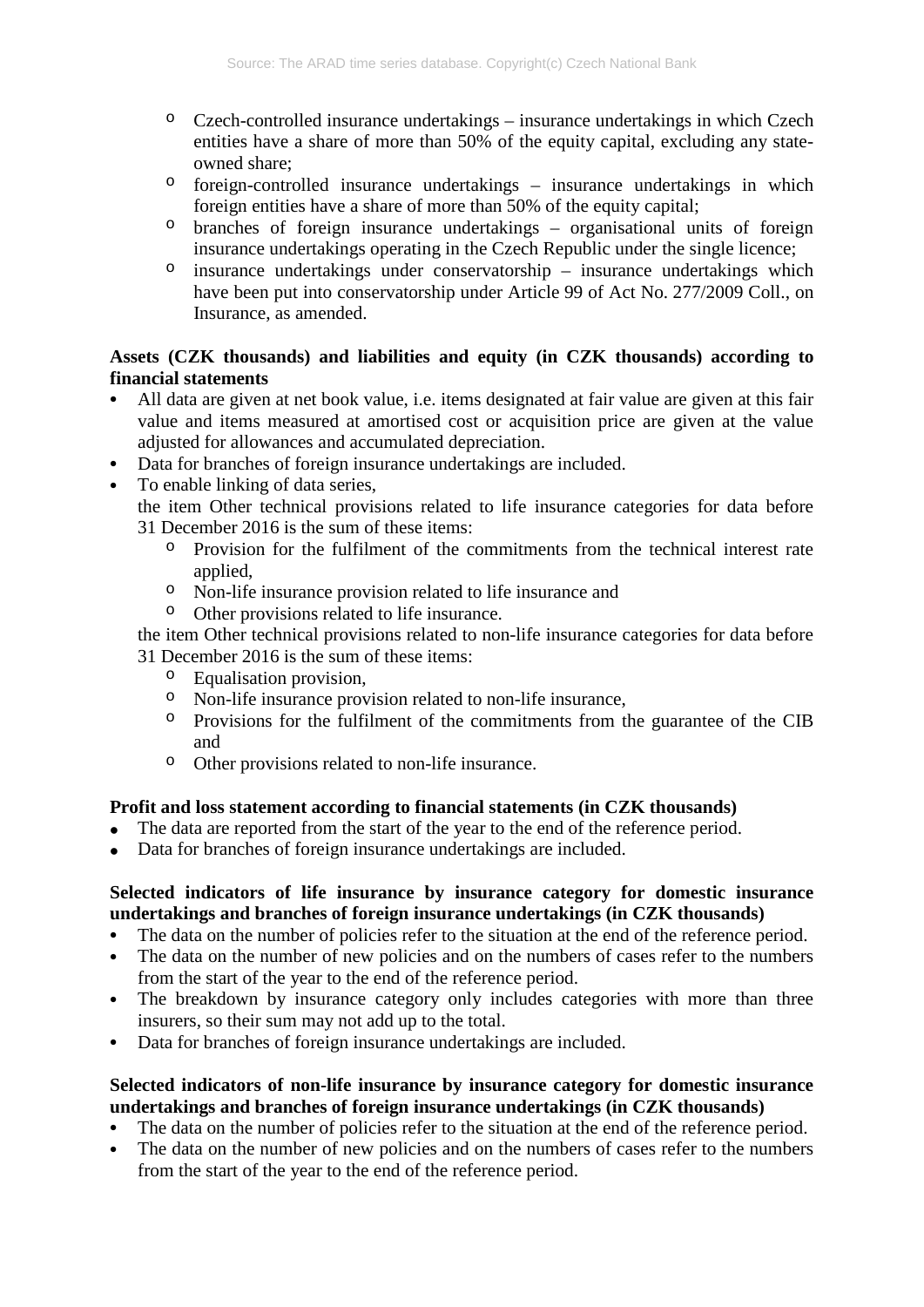- The breakdown by insurance category only includes categories with more than three insurers, so their sum may not add up to the total.
- Data for branches of foreign insurance undertakings are included.

## **Structure of investment by domestic insurance undertakings (excluding branches of foreign insurance undertakings) (in CZK thousands)**

- The aggregated data on the assets of insurance undertakings are in line with Article 75 of the Solvency II Directive (Directive 2009/138/EC of the European Parliament and of the Council on the taking-up and pursuit of the business of insurance and reinsurance).
- The data include assets held for unit-linked insurance policies (i.e. policies where claim payments are tied to an index or the value of an investment fund).
- Data for branches of foreign insurance undertakings are excluded.

## **Basic information on life insurance by life insurance category (in CZK thousands and numbers) – data up to 30 September 2016**

- The data on the number of policies refer to the situation at the end of the reference period.
- The data on the number of new policies and on the numbers of cases refer to the numbers from the start of the year to the end of the reference period.
- The breakdown by insurance category only includes categories with more than three insurers, so their sum may not add up to the total.
- Data for branches of foreign insurance undertakings are included.
- Data are available up to 30 September 2016; from then on they are not monitored in this structure of life insurance categories and are replaced by the dataset *Selected indicators of life insurance*.

### **Basic information on non-life insurance by non-life insurance category (in CZK thousands and numbers) – data up to 30 September 2016**

- The data on the number of policies refer to the situation at the end of the reference period.
- The data on the number of new policies and on the numbers of cases refer to the numbers from the start of the year to the end of the reference period.
- The breakdown by insurance category only includes categories with more than three insurers, so their sum may not add up to the total.
- Data for branches of foreign insurance undertakings are included.
- Data are available up to 30 September 2016; from then on they are not monitored in this structure of non-life insurance categories and are replaced by the dataset *Selected indicators of non-life insurance*.

## **Financial placements (in CZK thousands) – data up to 30 June 2016**

- The data on financial placement are for domestic insurance undertakings only. Branches of foreign insurance undertakings no longer report these data (since 1 January 2010).
- The dataset contains data from 2009; before that, data were monitored using a different methodology which does not enable the time series to be linked.
- Data are available until July 2016; from then on they are not monitored in this structure and are replaced by the dataset *Structure of investment by domestic insurance undertakings*.

## **Solvency (in CZK thousands) – data up to 31 December 2015**

- The data are reported only annually.
- The data are available up to 31 December 2015; from then on they are not monitored.